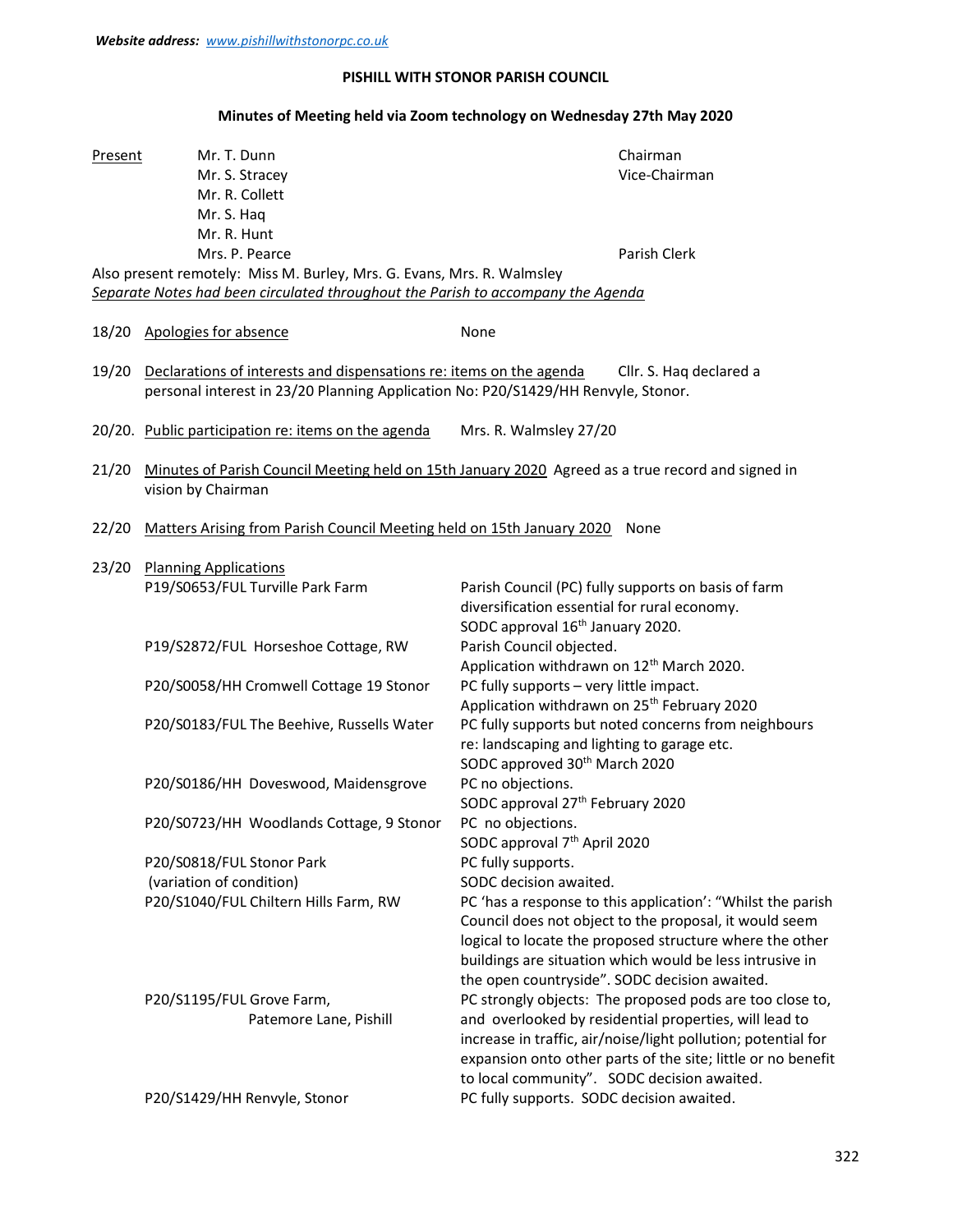## 24/20 Defibrillators - Continuing Maintenance

 This is currently being carried out by the Clerk until such time as the Covid-19 situation is resolved, when other volunteers will take over in their local area. (3 volunteers already recruited)

\_\_\_\_\_\_\_\_\_\_\_\_\_\_\_\_\_\_\_\_\_\_\_\_\_\_\_\_\_\_\_\_\_\_\_\_\_\_\_\_\_\_\_\_\_\_\_\_\_\_\_\_\_\_\_\_\_\_\_\_\_\_\_\_\_\_\_\_\_\_\_\_\_\_\_\_\_\_\_\_\_\_\_\_\_\_\_\_\_\_\_\_

|       |       | 25/20. Parish Communications                              |                                                                                                                                                                                                                                                                                                                                                                                                                                                                                                                                                                                        |  |  |  |  |
|-------|-------|-----------------------------------------------------------|----------------------------------------------------------------------------------------------------------------------------------------------------------------------------------------------------------------------------------------------------------------------------------------------------------------------------------------------------------------------------------------------------------------------------------------------------------------------------------------------------------------------------------------------------------------------------------------|--|--|--|--|
|       | a)    | Noticeboard at Pishill                                    | It has not been possible to arrange the reinstatement of<br>the noticeboard removed at The Crown following the<br>installation of the defibrillator. It is hoped to deal with<br>this following resolution of Covid-19.<br>TD/SS                                                                                                                                                                                                                                                                                                                                                       |  |  |  |  |
|       | b)    | Damaged board at Stonor                                   | During recent storms, the glass door to the notice board<br>was blown away. This requires repairing, or replacement<br>of the board.<br>Councillors discussed and requested the Clerk should obtain<br>PP                                                                                                                                                                                                                                                                                                                                                                              |  |  |  |  |
|       |       |                                                           | an estimate for its replacement - if possible, by Mr. Guy<br>Godfrey who had fabricated the new Pishill noticeboard.                                                                                                                                                                                                                                                                                                                                                                                                                                                                   |  |  |  |  |
|       | c)    | Modification of website to achieve greater accessibility: | Central Government legislation stipulates that, by September<br>2020, the Parish Council website must be 'responsive'.<br>Mr. Haq had looked into the figures produced by the current<br>website provider, Vision ICT (£650) which he considers to be                                                                                                                                                                                                                                                                                                                                  |  |  |  |  |
|       | d)    | Group 'io' communication                                  | competitive but feels that it should also include an upgraded<br>and improved design. Clerk to contact Vision ICT accordingly.<br>PP<br>Implementing an interactive communication system to run in<br>conjunction with the parish mailing list was discussed. It<br>was agreed that this could be a helpful innovation, but the<br>councillors asked Mr. Hag to send them the 'link' detailing<br><b>SH</b>                                                                                                                                                                            |  |  |  |  |
|       | e)    | Update to Emergency Plan                                  | b/f<br>how the process works, before making a final decision.<br>This was discussed and agreed to be brought forward following<br>b/f<br>the easing of the Covid-19 virus 'lockdown'.                                                                                                                                                                                                                                                                                                                                                                                                  |  |  |  |  |
| 26/20 | Roads |                                                           |                                                                                                                                                                                                                                                                                                                                                                                                                                                                                                                                                                                        |  |  |  |  |
|       | a)    | <b>B480</b>                                               | Still requires maintenance. Clerk constantly chases OCC High-<br>PP                                                                                                                                                                                                                                                                                                                                                                                                                                                                                                                    |  |  |  |  |
|       | b)    | Ditches                                                   | ways and 'Fix my Street'. To continue.<br>Mr. Hunt spoke to Philip Shaw last week, who had delayed<br>the work because of Covid-19. He now can undertake this work                                                                                                                                                                                                                                                                                                                                                                                                                     |  |  |  |  |
|       | c)    | Swale ditch, Stonor Park                                  | shortly, but currently there is no precise date.<br>b/f<br>It seems sensible for the swale ditch and pond to be cleared<br>Community during the dry weather. This can be accomplished by<br>using Community Infrastructure Levy funds available to the<br>Parish Council. The Clerk was asked to contact OCC initially to PP<br>ascertain whether they would re-line the pond. Also Clerk to<br>PP<br>ascertain whether re-lining would be covered by CIL money.                                                                                                                       |  |  |  |  |
|       |       |                                                           |                                                                                                                                                                                                                                                                                                                                                                                                                                                                                                                                                                                        |  |  |  |  |
| 27/20 | a)    | <b>Commons Report</b><br>Driving on Commons               | Continues to be a problem at this time of the year.<br>The Councillors took note of the query raised by Mrs. Walmsley<br>re: dog excrement, which is an increasing problem now that the<br>Commons are being used for the permitted period of exercise<br>during the Covid-19 'lockdown'. The Clerk was asked to contact<br>SODC regarding the possibility of their refuse team emptying<br>dog excrement bins, if provided.<br>PP.<br>Additionally, a barbecue was lit over the Bank Holiday weekend and,<br>coupled with the dry grass due to the lack of rainfall, this also causes |  |  |  |  |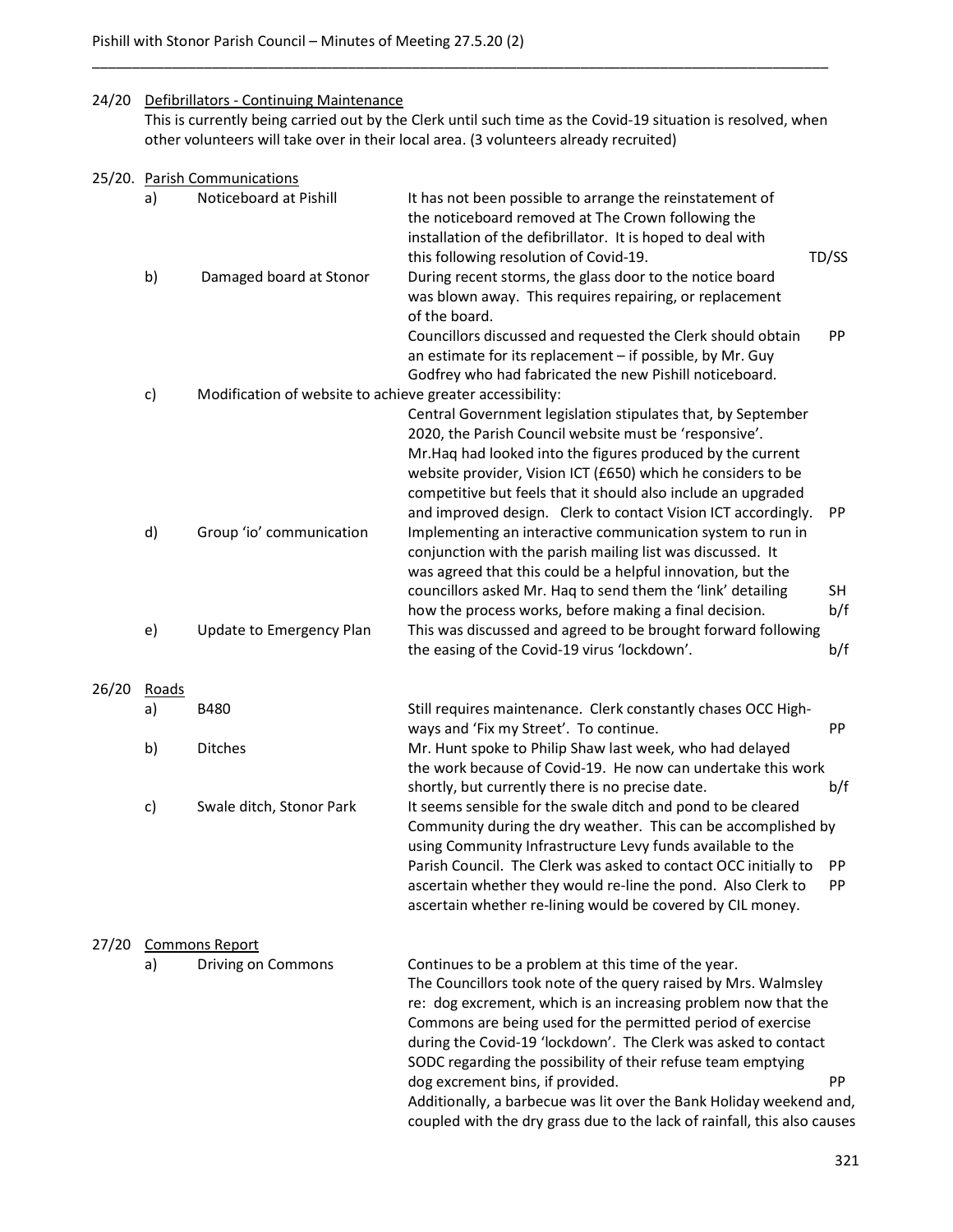|       | 27/20 Commons Report (cont) |                                                       |                             |                                                                                                                                                                                                                                                                                                                                                                               |         |            |
|-------|-----------------------------|-------------------------------------------------------|-----------------------------|-------------------------------------------------------------------------------------------------------------------------------------------------------------------------------------------------------------------------------------------------------------------------------------------------------------------------------------------------------------------------------|---------|------------|
|       |                             |                                                       |                             | concern. Following discussion, it was agreed that the Chairman<br>should write to Stonor Park asking whether dog excrement bins<br>could be provided and whether they would agree to adding an<br>additional notice prohibiting barbecues.                                                                                                                                    |         | TD/PP      |
|       | b)                          | Driving on fields                                     |                             | Mr. Hunt reported that this is more active at present.                                                                                                                                                                                                                                                                                                                        |         |            |
| 28/20 |                             | <b>Footpaths Report</b>                               |                             | Nothing to report at present.                                                                                                                                                                                                                                                                                                                                                 |         |            |
| 29/20 |                             | <b>Refuse and Waste Management</b>                    |                             |                                                                                                                                                                                                                                                                                                                                                                               |         |            |
|       | a)                          | Litter Blitz report                                   |                             | Mr. Hunt reported that this was well supported and an<br>average amount of refuse was collected. (The equipment<br>had initially been delivered to Lower Assendon, rather than<br>to Upper Assendon Farm as requested). The Chairman thanked<br>Mr. Hunt and all volunteers.                                                                                                  |         |            |
|       | b)                          | Purchase of litter pickers etc.                       |                             | Mr. Haq reported that a set of good quality litter pickers,<br>including hi-viz vests similar to those provided annually by<br>Grundon's for the litter blitz, would cost in the region of<br>£20 each. This would not include bin bags. The Councillors<br>agreed that 20 sets should be purchased, and Mr. Haq will<br>organise this accordingly. To be funded through CIL. |         | <b>SH</b>  |
| 30/20 |                             | Administration                                        |                             |                                                                                                                                                                                                                                                                                                                                                                               |         |            |
|       | a)                          | Clerk's Contract                                      |                             | This has been finalised by the Clerk and Mr. Collett and has<br>been circulated to all parish councillors for their agreement.                                                                                                                                                                                                                                                |         | <b>ALL</b> |
| 31/20 | Finance                     |                                                       |                             |                                                                                                                                                                                                                                                                                                                                                                               |         |            |
|       | a)                          | Bank statement                                        | £6.76                       | The Clerk reported that the Community Account balance is<br>£12,930.88 and the Flexible Current Account remains at                                                                                                                                                                                                                                                            |         |            |
|       | b)                          | Annual Government & Account<br>-ability Return (AGAR) |                             | The Chairman signed the AGAR form, in vision. Clerk to<br>submit to external auditors, Moore Stephens.                                                                                                                                                                                                                                                                        |         | PP         |
|       | c)                          |                                                       |                             | Community Infrastructure Levy The Parish Councillors unanimously agreed acceptance of CIL<br>monies due from SODC - Clerk to inform SODC accordingly.                                                                                                                                                                                                                         |         | PP         |
|       | d)                          | Receipts and payments                                 |                             | 1st instalment of SODC Precept received, £3000.00<br>VAT return submitted on line by Clerk.                                                                                                                                                                                                                                                                                   |         |            |
|       |                             | Cheques drawn since last meeting:                     |                             |                                                                                                                                                                                                                                                                                                                                                                               |         |            |
|       |                             | Ch.no: 100590                                         |                             | Oxfordshire Assoc.Local Councils (ann.sub)                                                                                                                                                                                                                                                                                                                                    | £140.42 |            |
|       |                             | 100591                                                | Cancelled                   |                                                                                                                                                                                                                                                                                                                                                                               |         |            |
|       |                             | 100592                                                | P.A. Pearce (expenses)      |                                                                                                                                                                                                                                                                                                                                                                               | £ 50.11 |            |
|       |                             | 100593                                                |                             | P.A.Pearce (Clerks wages 10 wks @ £84)                                                                                                                                                                                                                                                                                                                                        | £840.00 |            |
|       |                             | 100594                                                | <b>HMRC overdue Payment</b> |                                                                                                                                                                                                                                                                                                                                                                               | £294.69 |            |
|       |                             | Cheques drawn at meeting:                             |                             |                                                                                                                                                                                                                                                                                                                                                                               |         |            |
|       |                             | 100595                                                | Chiltern Society (ann.sub)  |                                                                                                                                                                                                                                                                                                                                                                               | £ 30.00 |            |
|       |                             | 100596                                                | <b>HMRC PAYE</b>            |                                                                                                                                                                                                                                                                                                                                                                               | £110.40 |            |
|       |                             | 100597                                                |                             | P.A.Pearce (Clerk's wages 8 wks @ £84 - £672-110.40                                                                                                                                                                                                                                                                                                                           | £561.60 |            |
|       | e)                          | Funding Litter picking equipment                      |                             | In accordance with item 29/20 it was agreed to fund<br>purchase of litter picking equipment.                                                                                                                                                                                                                                                                                  |         |            |
|       | f)                          | 'Quickbooks'                                          |                             | Discussion re: possible change from paper book-keeping<br>to 'Quickbooks', or similar.                                                                                                                                                                                                                                                                                        |         |            |

\_\_\_\_\_\_\_\_\_\_\_\_\_\_\_\_\_\_\_\_\_\_\_\_\_\_\_\_\_\_\_\_\_\_\_\_\_\_\_\_\_\_\_\_\_\_\_\_\_\_\_\_\_\_\_\_\_\_\_\_\_\_\_\_\_\_\_\_\_\_\_\_\_\_\_\_\_\_\_\_\_\_\_\_\_\_\_\_\_\_\_\_